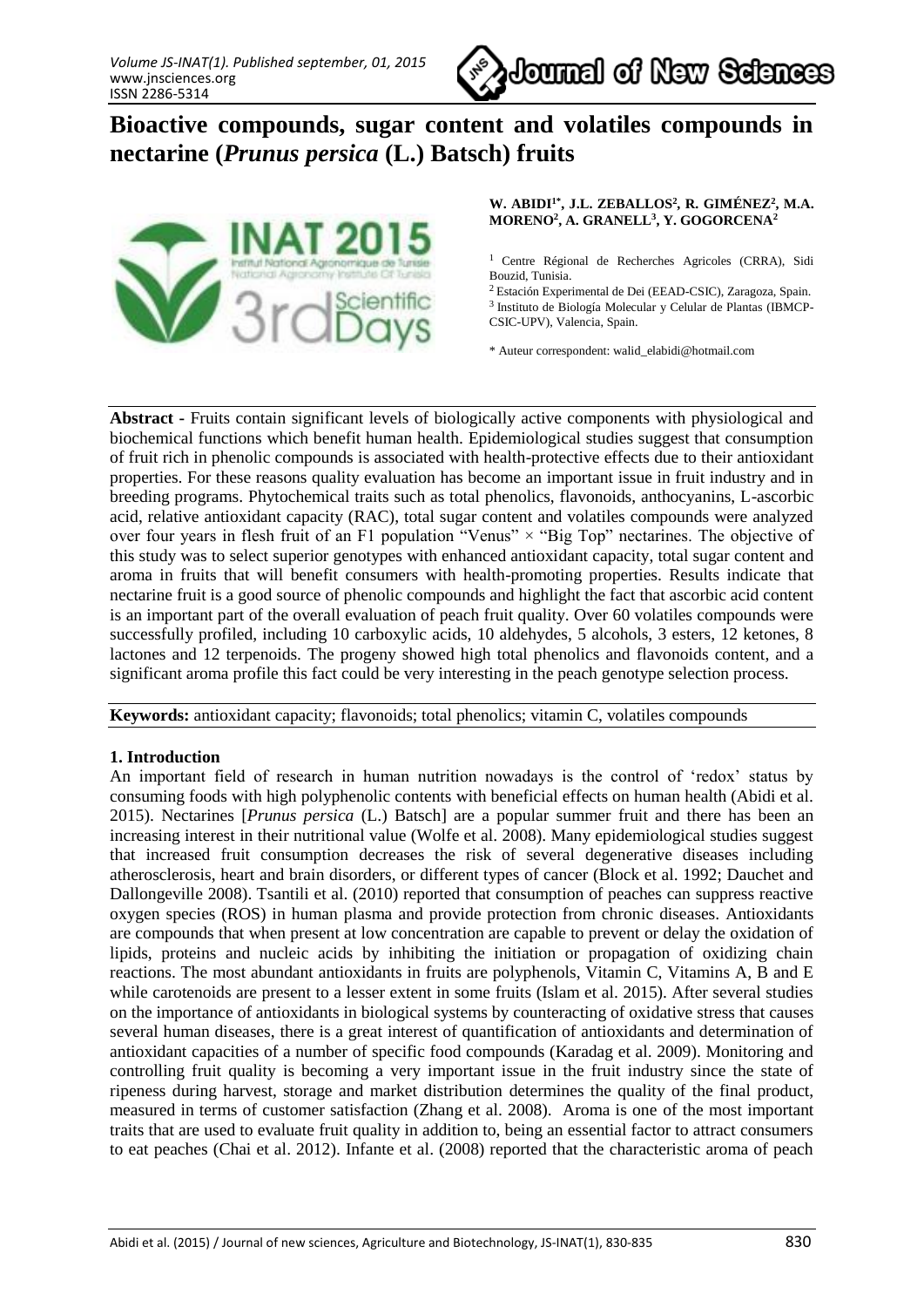

fruits results from the volatile compounds released from their skin and pulp, which confer a complex mixture of organic compounds.

The main objective of this work were to evaluate the content of antioxidant compounds, total sugar and volatile compounds in nectarine fruits, and to study the relationships among biochemicals fruit quality traits and their health protecting properties in a nectarine segregating F1 population.

## **2. Material and Methods**

## **2.1. Plant material**

The progeny assayed was a segregant F1 population of 75 seedlings obtained from a controlled cross between *P. persica* cvs. 'Venus' (female parent) and 'BigTop' (male parent). 'Venus' is a FMF (freestone melting flesh) nectarine cultivar, whereas 'BigTop' is a CMF (clingstone melting flesh) nectarine cultivar. The segregant population is entirely melting flesh, either cling- or freestone. Progenies were established during 2001 in a plot at the Experimental Station of Aula Dei (Zaragoza, Spain).

## **2.2. Biochemical analyses**

Twenty representative fruits were selected at harvest. They were peeled, cut in pieces, and 5 g samples were prepared, which were frozen in liquid nitrogen and stored at -20 ºC until analyses. Fruit samples were analyzed for sugars, vitamin C, total phenolics, flavonoids, anthocyanins content, and antioxidant capacity as described by Abidi et al. (2011). For the determination of ascorbic acid the samples were kept frozen in 5% metaphosphoric acid and homogenized at 4 ºC. Then, they were centrifuged at 16,000 rpm for 20 min at 4 ºC, and the supernatant was immediately used for vitamin C analysis. Absorbance was measured at 525 nm and the amount of vitamin C was expressed as mg of ascorbic acid (AsA) per 100 g fresh weight (FW) (Zaharieva and Abadía 2003). For the determination of sugars, at the moment of analysis the frozen fruit material (5 g) was homogenised in a Polytron (2 min on ice) with 10 mL of extraction solution consisting of 800 mL L<sup>-1</sup> ethanol/Milli-Q water. The mixture was centrifuged at 16,000 rpm for 20 min at 4 °C. The supernatant was recovered and assayed by highperformance liquid chromatography (HPLC) as described by Cantín et al. (2009a). For volatiles compounds, the head space solid phase microextraction was the method used for capturing volatiles. For head space analysis, a 65 μm polydimethylsiloxane–divinylbenzene (PDMS/DVB) SPME fiber (Supelco Inc. Bellefonte, PA, USA) was used (Sánchez et al. 2012).

### **2.3. Statistical analyses**

All statistical analyses were performed using SPSS 19.0 (SPSS Inc., Chicago, IL). Data for each genotype in the four years of study were averaged, and mean values were used as estimated genotypic values.

## **3. Results and Discussion**

### **3.1. Antioxidant compounds**

The results showed a high variability among genotypes indicating that genetics plays an important role on these fruit quality traits (Table 1). The ascorbic acid content ranged in the progeny from 1.1 to 12.1 mg of AA/100g of FW (Table 1). Values were in the same range as previously reported for vitamin C contents in peach flesh, namely, 1-14 mg of AA/100 g of FW (Tavarini et al. 2008). The amounts of total phenolics (Table 1) fell within the range reported in the literature for peach fruits, namely 14–77 mg GA/100 g of FW (Proteggente et al. 2002). Flavonoids presented a mean value of 12.6 mg CE/100g of FW (Table 1) and fell within the range reported by Cantín et al. (2009b) from 1.8 to 30.9 mg of CE/100 g of FW. The anthocyanins content showed a normal distribution and ranged from 0.3 to 25 mg C3G eq/kg of FW (Table 1). Lavelli et al. (2009) reported that the cyanidin 3-O-glucoside in peach samples ranged from 0 to 9.4 mg/kg. The relative antioxidant capacity (RAC) ranged from 125.3 to 1099.6 (μg Trolox/g of FW) (Table 1). Cantín et al. (2009b) reported that the RAC varied among genotypes, with values ranging from 227.3 to 629.9 μg of Trolox/g of FW, with an average of 405 μg of Trolox/g of FW.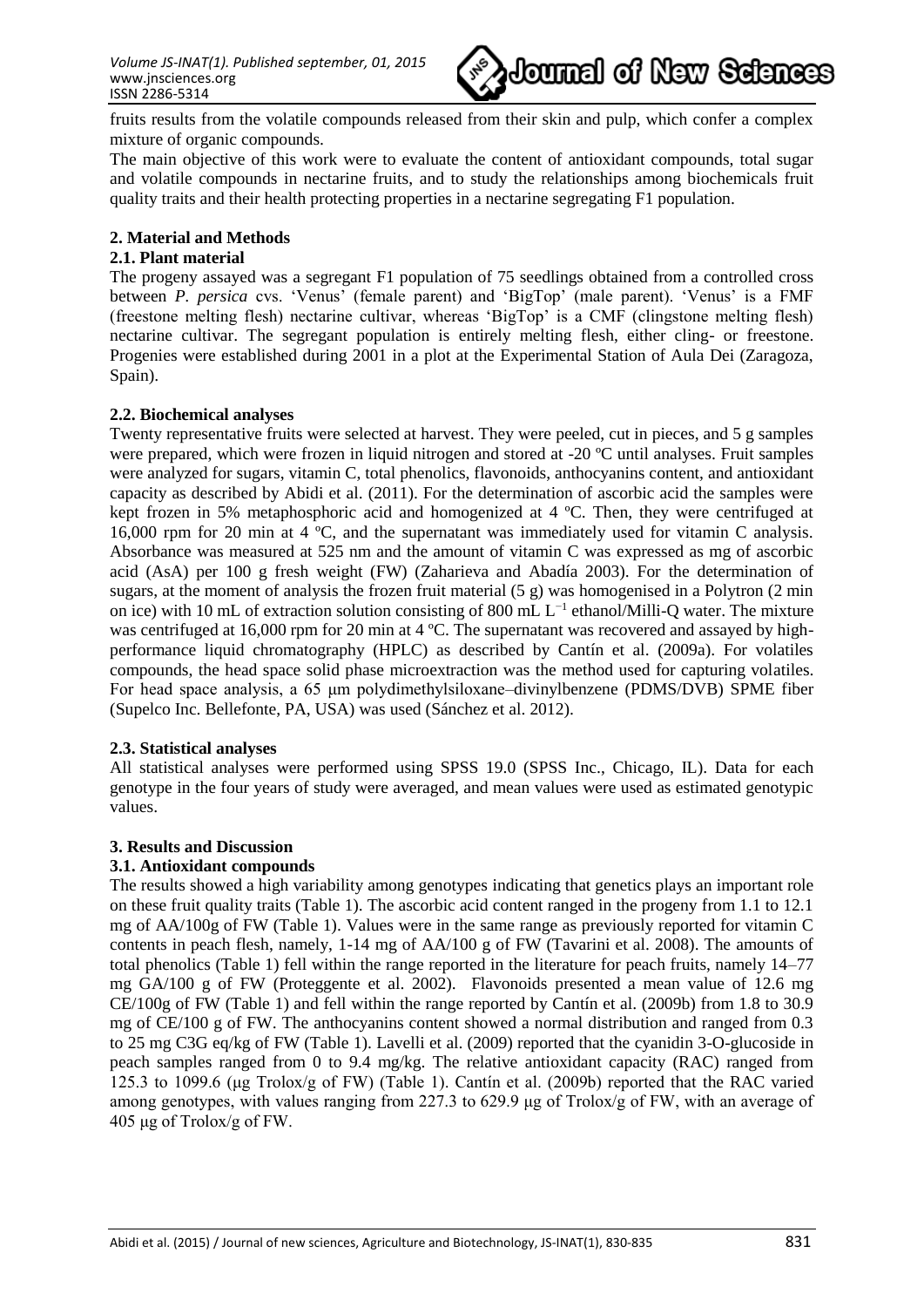

| <b>Table 1.</b> Antioxidant compounds in the "Venus" $\times$ "Big Top" population. |                  |                |                |            |                  |  |
|-------------------------------------------------------------------------------------|------------------|----------------|----------------|------------|------------------|--|
| <b>Progenitors</b>                                                                  |                  |                | <b>Progeny</b> |            |                  |  |
| <b>Traits</b>                                                                       | "Venus"          | "Big Top"      | Min            | <b>Max</b> | $Mean \pm SE$    |  |
| Vitamin C                                                                           | $3.0 + 0.7$      | $4.9 + 0.7$    | 1.1            | 12.1       | $4.1 + 0.1$      |  |
| Total phenolics                                                                     | $22.1 + 8.0$     | $26.4 + 9.8$   | 12.1           | 58.8       | $32.2 + 0.9$     |  |
| <b>Flavonoids</b>                                                                   | $7.6 + 3.8$      | $7.8 + 4.6$    | 1.6            | 60.1       | $12.6 + 0.6$     |  |
| Anthocyanins                                                                        | $2.1 + 0.1$      | $5.9 + 2.2$    | 0.3            | 25.7       | $3.1 + 0.2$      |  |
| <b>RAC</b>                                                                          | $386.1 \pm 18.5$ | $521.4 + 47.4$ | 125.3          | 1099.6     | $451.4 \pm 11.7$ |  |

Units: Vitamin C (mg AsA/100 g of FW); Total phenolics (mg GAE/100 g of FW); Flavonoids (mg CE/100 g of FW); Anthocyanins (mg C3GE/kg of FW); RAC; Relative Antioxidant Capacity (μg TE/g of FW). Abbreviations: AsA = Ascorbic acid; C3GE = Cyanidin-3 glucoside equivalents;  $CE =$  Catechin equivalents;  $GAE =$  Gallic acid equivalents;  $TE =$  Trolox equivalents.

## **3.2. Sugar content**

The studied population exhibited wide phenotypic variations in sugar contents among genotypes (Table 2). Total sugars (the sum of sucrose, glucose, fructose and sorbitol contents) ranged from 45 to 205 mg/g of FW. Cantín et al. (2009a) reported that the average content of total sugars in the peeled nectarines fruit was 77.1 mg/g FW. Sucrose was the major sugar present in the evaluated genotypes, followed by fructose, glucose and sorbitol. Sorbitol content varied greatly among genotypes, ranging from 1.1 to 8.7 g kg−<sup>1</sup> FW. Wu et al. (2005) reported that sucrose in peaches is dominant at maturity, followed by the reducing sugars (glucose and fructose) and then sorbitol.

| <b>Table 2.</b> Total sugar content (g per kg FW) in the "Venus" $\times$ "Big Top" population. |                    |                  |      |                |                |  |
|-------------------------------------------------------------------------------------------------|--------------------|------------------|------|----------------|----------------|--|
|                                                                                                 | <b>Progenitors</b> |                  |      | <b>Progeny</b> |                |  |
| <b>Traits</b>                                                                                   | "Venus"            | "Big Top"        | Min  | <b>Max</b>     | $Mean \pm SE$  |  |
| Sucrose                                                                                         | $41.0 + 5.7$       | $85.1 \pm 17.0$  | 40.7 | 102.3          | $58.4 \pm 1.2$ |  |
| Glucose                                                                                         | $10.0 \pm 0.4$     | $8.9 \pm 0.8$    | 8.3  | 23.4           | $12.2 \pm 0.3$ |  |
| Fructose                                                                                        | $13.4 + 0.5$       | $10.9 \pm 1.7$   | 8.9  | 19.1           | $12.4 \pm 0.2$ |  |
| Sorbitol                                                                                        | $8.6 \pm 3.8$      | $6.5 + 1.7$      | 1.7  | 19.5           | $6.6 \pm 0.5$  |  |
| % Sucrose                                                                                       | $28.0 \pm 2.5$     | $38.1 \pm 2.0$   | 26.1 | 40.8           | $32.6 \pm 2.8$ |  |
| % Glucose                                                                                       | $6.9 + 1.5$        | $4.0 + 1.2$      | 4.9  | 8.7            | $6.8 \pm 1.1$  |  |
| % Fructose                                                                                      | $9.1 + 1.3$        | $4.9 \pm 1.0$    | 5.0  | 9.2            | $6.9 \pm 1.0$  |  |
| % Sorbitol                                                                                      | $5.9 \pm 0.5$      | $2.9 \pm 0.3$    | 1.1  | 8.7            | $3.5 \pm 0.2$  |  |
| Total sugars                                                                                    | $73.0 \pm 9.6$     | $111.5 \pm 14.1$ | 45.3 | 205.1          | $89.1 \pm 1.5$ |  |

### **3.3. Volatiles compounds**

A total of sixty volatile compounds were identified and relatively quantified in the nectarine population (Table 3).

Most of these compounds have been previously reported in peach fruit by other authors (Zhang et al. 2010) and are included among the 100 or so volatile compounds already identified in peach and nectarine fruits. The broad ranges (relative quantification) and the normal distribution found for some lactones in the population have significance in peach breeding since volatile compounds can be genetically controlled and aroma plays a central role in fruit quality (Figure 1).

Sánchez et al. (2012) identified and quantified a total of 110 volatile compounds including: alcohols, ketones, aldehydes, esters, lactones, carboxylic acids, phenolics and terpenoids in peach fruit samples from different genetic backgrounds, locations and maturity stages. Almost all the volatile compounds showed dramatic changes in the levels of accumulation among the different progeny genotypes. Most reports in the literature have focused on the evolution of peach and nectarine aromas during ripening (Wang et al., 2009, and references therein). During fruit maturation, lactones with long side chain (γdecalactone, δ-decalactone), benzaldehyde and linalool levels increased, reaching the highest amounts in mature fruit (Toselli et al., 2010 and references therein).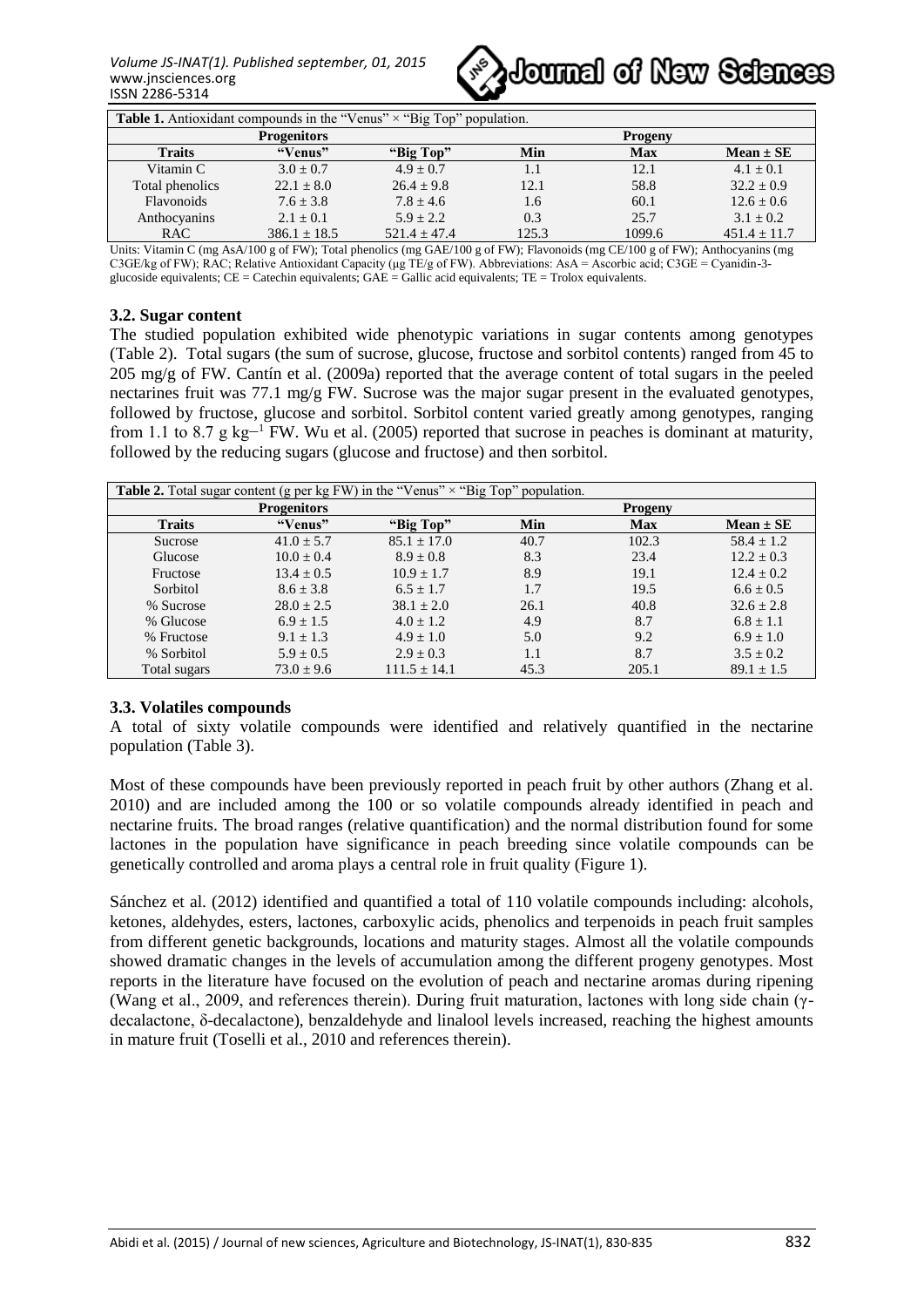

| Table 3. List of the 60 volatile compounds detected in fruits of the nectarine 'Venus' x 'Big Top' population. |                                                  |  |
|----------------------------------------------------------------------------------------------------------------|--------------------------------------------------|--|
| Family                                                                                                         | <b>Compounds</b>                                 |  |
| Acids                                                                                                          | Butanoic                                         |  |
|                                                                                                                | Pentanoic                                        |  |
|                                                                                                                | Propenoic                                        |  |
|                                                                                                                | Hexanoic                                         |  |
|                                                                                                                | Acetic                                           |  |
|                                                                                                                | Heptanoic                                        |  |
|                                                                                                                | Valeric                                          |  |
|                                                                                                                | Octanoic                                         |  |
|                                                                                                                | Nonanoic                                         |  |
|                                                                                                                | Decanoic                                         |  |
| Alcohols                                                                                                       | Ethanol                                          |  |
|                                                                                                                | 1-Pentanol                                       |  |
|                                                                                                                | 1-Hexanol                                        |  |
|                                                                                                                | 5-Methyl-5-octen-1-ol                            |  |
|                                                                                                                | 1,6-Octadien-3-ol                                |  |
| Aldehydes                                                                                                      | Pentanal                                         |  |
|                                                                                                                | Hexenal                                          |  |
|                                                                                                                | Lilac aldehyde D                                 |  |
|                                                                                                                | Benzaldehyde                                     |  |
|                                                                                                                | Octanal                                          |  |
|                                                                                                                | 2,4-Heptadienal                                  |  |
|                                                                                                                | Benzeneacetaldehyde                              |  |
|                                                                                                                | Nonanal                                          |  |
|                                                                                                                | 2-Nonenal                                        |  |
|                                                                                                                | 2-Dodecenal                                      |  |
| Esters                                                                                                         | 4-Hexen-1-ol, acetate                            |  |
|                                                                                                                | Geranyl tiglate                                  |  |
|                                                                                                                | 5-Methyl-3-phenylcyclopent-2-en-1-one            |  |
| Ketones                                                                                                        | $\overline{3-N}$ onen-2-one                      |  |
|                                                                                                                | 5-Hepten-2-one                                   |  |
|                                                                                                                | 4-Decanone                                       |  |
|                                                                                                                | Bicyclo[2.2.1]heptan-2-one                       |  |
|                                                                                                                | m-Ethylacetophenone                              |  |
|                                                                                                                | 2-Buten-1-one                                    |  |
|                                                                                                                | But-3-en-2-one                                   |  |
|                                                                                                                | Geranyl acetone                                  |  |
|                                                                                                                | 8,8,9-Trimethyl-deca-3,5-diene-2,7-dione         |  |
|                                                                                                                | 5-Methyl-3-phenylcyclopent-2-en-1-one            |  |
|                                                                                                                | Benzophenone                                     |  |
|                                                                                                                | Methanone                                        |  |
| Lactones                                                                                                       | $\gamma$ -Hexalactone                            |  |
|                                                                                                                | $\gamma$ -Heptalactone (2(3H)-Furanone           |  |
|                                                                                                                | $\gamma$ -Octalactone (2(3H)-Furanone            |  |
|                                                                                                                | 4-Methyl-5-penta-1,3-dienyltetrahydrofuran-2-one |  |
|                                                                                                                | $\gamma$ -Jasmolactone                           |  |
|                                                                                                                | 2H-Pyran-2-one                                   |  |
|                                                                                                                | $\gamma$ -Decalactone                            |  |
|                                                                                                                | δ-Decalactone                                    |  |
| Terpenoids                                                                                                     | $cis$ - $\alpha$ -Terpineol                      |  |
|                                                                                                                | $\beta$ -Myrcene                                 |  |
|                                                                                                                | 1,2-Cyclohexanediol                              |  |
|                                                                                                                | p-Cymene                                         |  |
|                                                                                                                | Limonene                                         |  |
|                                                                                                                | Terpinolene                                      |  |
|                                                                                                                | Linalool                                         |  |
|                                                                                                                | Thymol                                           |  |
|                                                                                                                | $\alpha$ -Terpinol                               |  |
|                                                                                                                | 4-Hydroxy- $\alpha$ -ionone                      |  |
|                                                                                                                | $\beta$ -Damascenone                             |  |
|                                                                                                                | $\beta$ -Ionone                                  |  |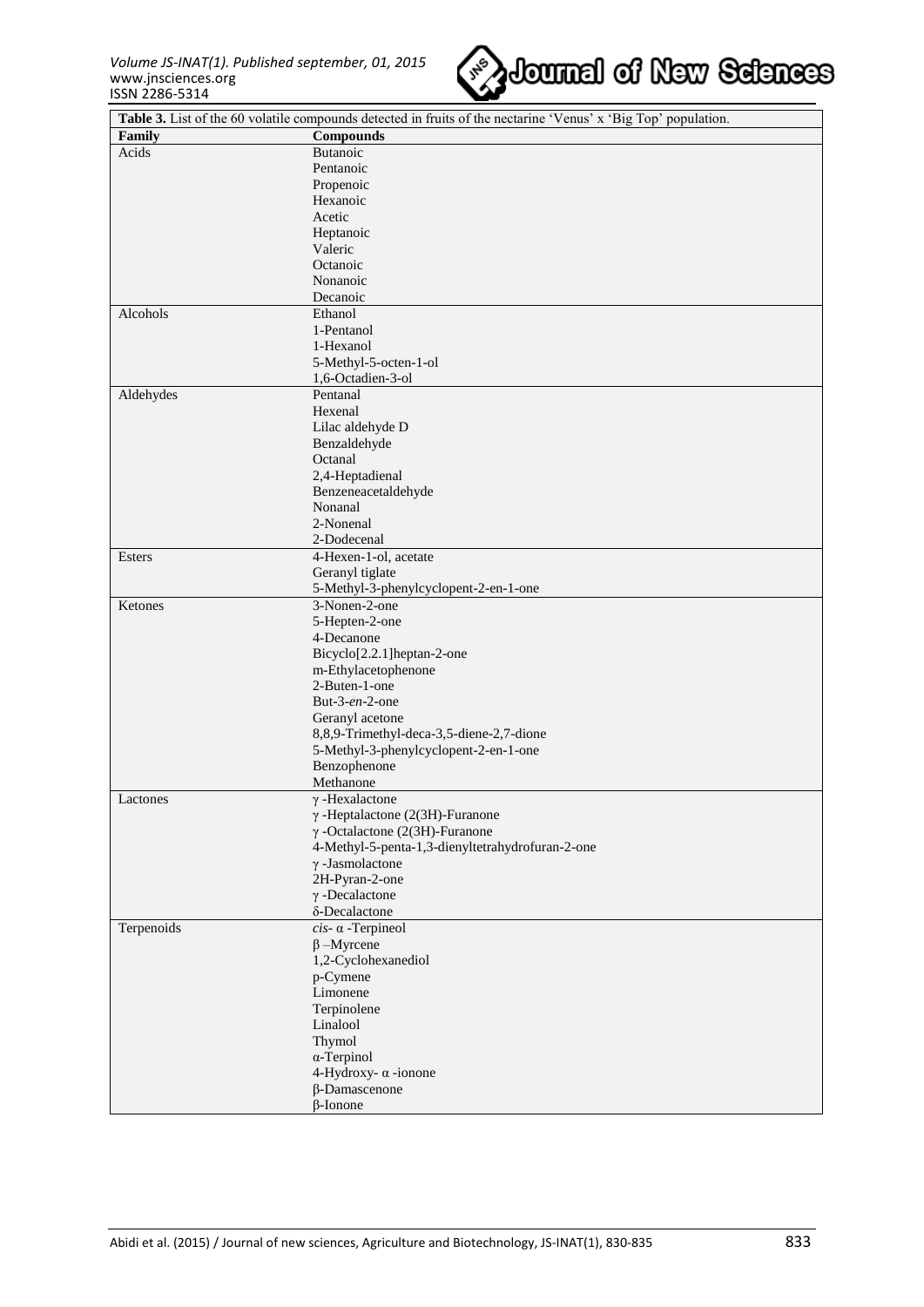



**Figure .1**. Segregation of γ-Octalactone, β-Ionone, α-Terpinol and δ-Decalactone, in the 'Venus' × 'Big Top' population. Data are means (n = 67-75 genotypes) of one year of study (2010). Arrows show the values for the parents 'Venus' ('V') and 'Big Top' ('BT').

## **4. Conclusion**

Results indicate that nectarine fruit is a good source of phenolic compounds, vitamin C, sugar and volatile compounds and highlight the fact that ascorbic acid content is an important part of the overall evaluation of peach fruit quality. The comprehension of the biological mechanisms involved in the preventive action of these compounds on many chronic diseases must be elucidated to demonstrate their wide range of functions, many of which unrelated to the ability to absorb free radicals.

#### **5. References**

- **Abidi W, Cantín C, Jiménez S, Giménez R, Moreno MA, Gogorcena Y (2015)** Influence of antioxidant compounds, total sugars and genetic background on the chilling injury susceptibility of a non-melting peach (*Prunus persi*ca (L.) Batsch) progeny. J. Sci. Food Agric 95: 351-358
- **Abidi W, Jiménez S, Moreno MÁ, Gogorcena Y (2011)** Evaluation of antioxidant compounds and total sugar content in a nectarine [*Prunus persica* (L.) Batsch] progeny. Inter. J. Mol. Sci 12 (10): 6919-6935
- **Block G, Patterson B, Subar A (1992)** Fruit, vegetables, and cancer prevention: a review of the epidemiological evidence. Nutr. Cancer 18 (1): 1-29
- **Cantín C, Gogorcena Y, Moreno M.A (2009a)** Analysis of phenotypic variation of sugar profile in different peach and nectarine [*Prunus persica* (L.) Batsch] breeding progenies. J. Sci. Food Agric 89: 1909-1917
- **Cantín C, Moreno M.A, Gogorcena Y (2009b)** Evaluation of the antioxidant capacity, phenolic compounds, and vitamin C content of different peach and nectarine [*Prunus persica* (L.) Batsch] breeding progenies. J. Agric. Food Chem 57: 4586-4592
- **Chai Q, Wu B, Liu W, Wang L, Yang C, Wang Y, Fang J, Liu Y, Li S (2012)** Volatiles of plums evaluated by HS-SPME with GC–MS at the germplasm level. Food Chem 130: 432-440
- **Dauchet L, Dallongeville J (2008)** Fruit and vegetables and cardiovascular disease: epidemiological evidence from the non-Western world. Brit. J. Nutr 99(02): 219-20
- **Infante R, Farcuh M, Meneses C (2008)** Monitoring the sensorial quality and aroma through an electronic nose in peaches during cold storage. J. Sci. Food Agric 88: 2073-2078
- **Islam MR, Afrin S, Ahmed Khan T, Hossain Z (2015)** Nutrient content and antioxidant properties of some popular fruits in bangladesh. Inter.J.Pharm.Sci.Research 6(4): 1407-1414
- **Karadag A, Ozcelik B, Saner S (2009)** Review of methods to determine antioxidant capacities. Food Anal. Methods 2: 41-60